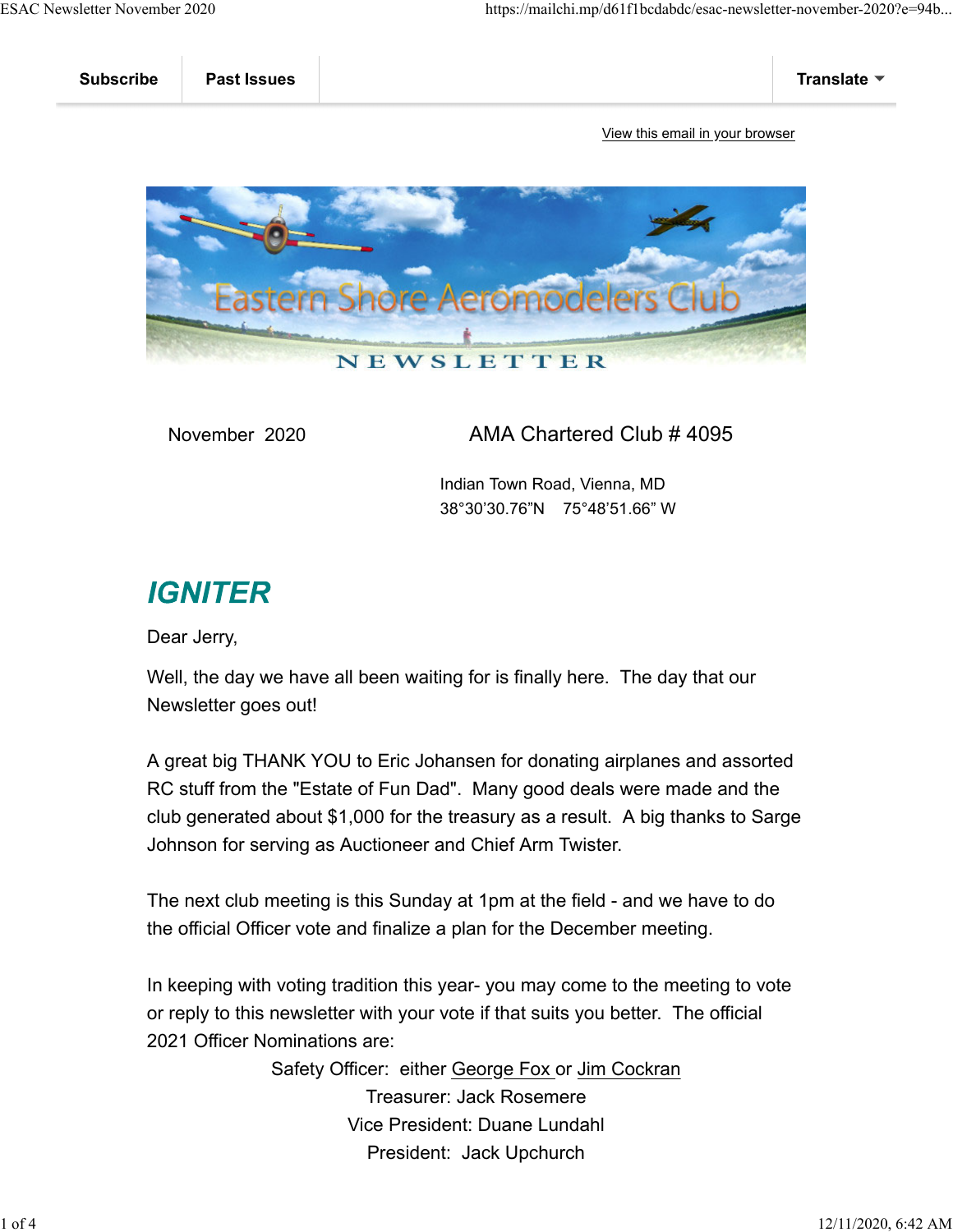We had a discussion at the last meeting about doing a Christmas Party Meeting and Eric Johansen suggested having it in a garage where it could be sort of outside and there would be space to accommodate more people without crowding- perhaps his garage would be a good option. Given the need to accommodate a variety of opinions about safe gatherings, we will discuss what the members want to do this year.

See you Sunday,

Jack

### A Meeting was called to order on . . .

October 11, 2020 at the Field at 1 pm with 17 members present. The Treasurer reported \$2,106.76 in checking and \$1,388.36 in savings with all bills paid.

The topic of member dues was brought up for member discussion. There was concern about having enough finances and the members were presented with an overview of what the club regularly spends in a year. With the proceeds from the "Fun Dad Auction" in hand, the club is going into the new year with about \$2,000 before membership renewals. If we have 35 regular members renew, we will get through the year with that \$2,000 cushion. If we have events, then we can add to the cushion. It was decided to keep the dues the same for now and deal with whatever next year brings as it comes. Events with certificate trophies do not create the same financial strain, so we could look to have events if participants are willing.

Events discussed are IMAC in June and August; Jim Coll in June; and Sarge and Steve asked the club to consider a "Giant Scale" fly in with cash prize using some IMAA rules for entries. Members were in favor and asked for a more comprehensive plan in the coming months. Others were encouraged to think of events that could generate activity and bring in some fun and cash for next year.

The Official Officer Nominations were opened and Jim Cockran was nominated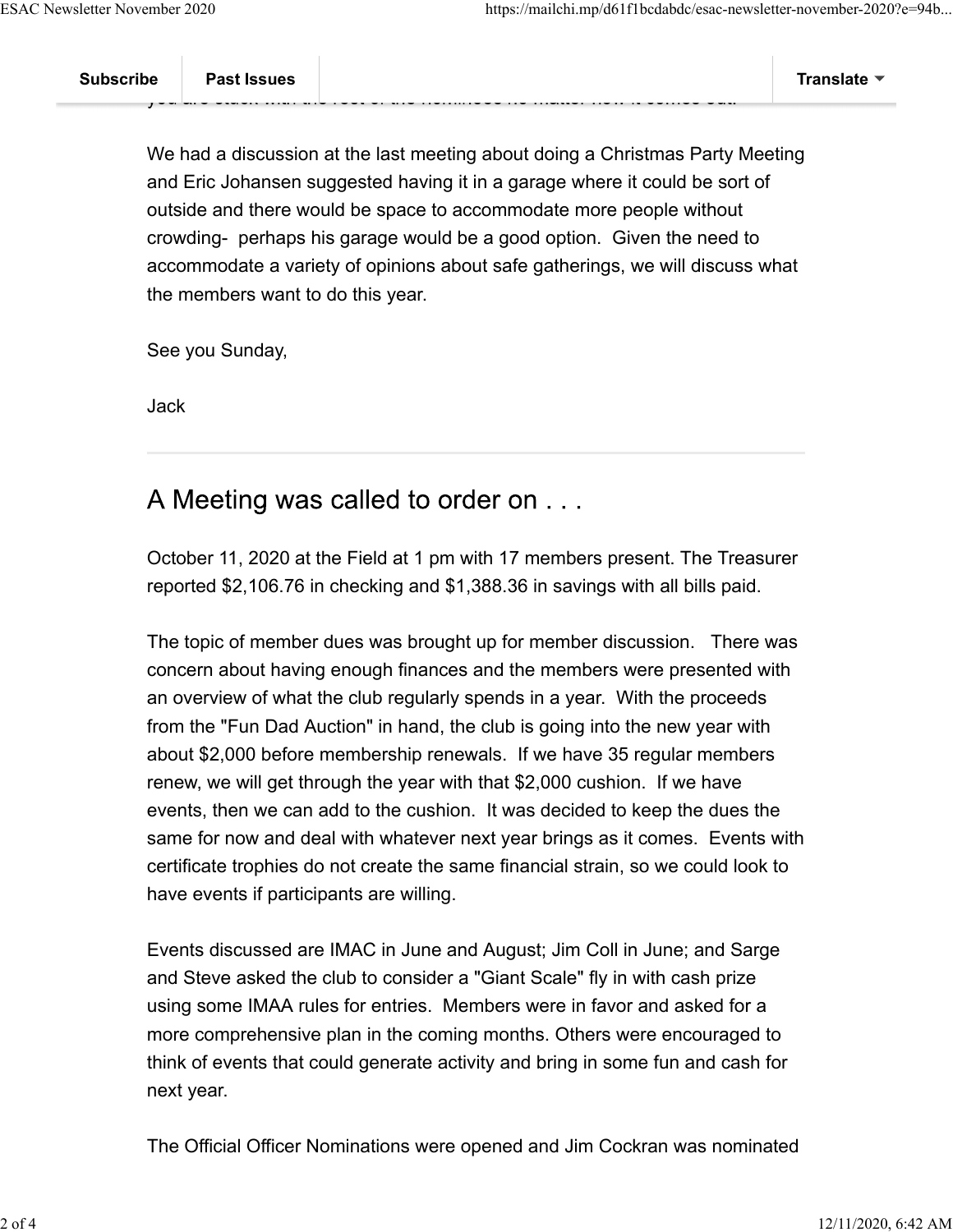was recented. There here no other nominations and since all nominees have qualified as members in good standing with at least one year of club membership, Nominations were closed. Voting to be held at the next regular club meeting with email votes to be accepted prior to the meeting.

Since we are scheduling meetings outside, it was decided that if a meeting is to be cancelled- a club email will go out at least one hour prior to the scheduled meeting time.

A member suggested that the club develop a member phone tree for phone calling last minute schedule changes.

There being no further business, the meeting was adjourned at 1:34pm.

## The Official 2020 Club Calendar- Check the website for more up to the minute schedule changes.

- September 9 Club meeting at the Field 7pm
- October 10 Field Closed Handsell Jamboree
- Sunday, November 8 Club meeting at the Field 1 pm
- Sunday, December 13 ?? Christmas Party Meeting 1pm — at the Field - or Train Station -- potluck - unlikely, but stay tuned

**Happy Birthday to Us . . .**

**Support Our Local Hobby Shops**

Jerry Sciortino



**Links**



**Hobby Stop** 22762 Sussex Hwy Seaford, DE 302-629-3944